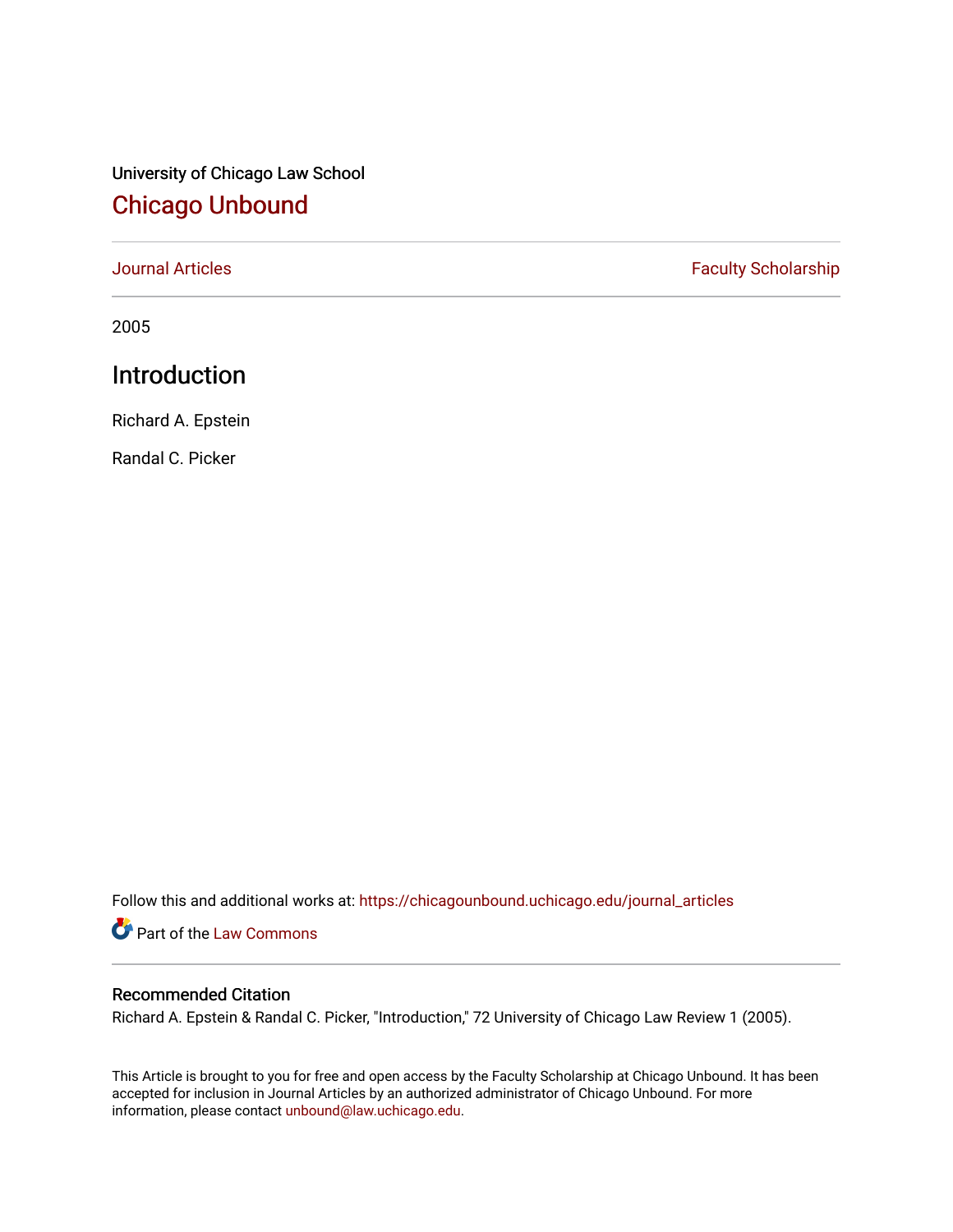# **The University of Chicago Law Review**

Volume 72 Winter 2005 Number 1

*© 2005 by The University of Chicago*

### **Antitrust Symposium**

Last year, the John M. Olin Program in Law and Economics and *The University of Chicago Law Review* collaborated to publish a colloquium issue on Intellectual Property. The Essays in that collection grew out of a small, low-key conference held at the Law School in late June 2003. Building on that success, this past June the Olin Program and the *Law Review* renewed their collaboration, turning their attention on this occasion to Antitrust Law. As with the earlier effort, the group consisted only of the presenters and invited guests. The presenters each had forty-five minutes to introduce and discuss their basic thesis on a topic of their own choosing. (It is only by coincidence that so many of the Essays focus on **§** 2 of the Sherman Act and the Third Circuit's recent decision in *LePage's Inc v 3M.)* In most of these sessions the conversations spilled over into the coffee and dinner breaks. The thoughts that were left incomplete at that moment have been completed since then, and the Essays contained in this issue represent the fruits of those deliberations, which we hope will serve as a springboard for future discussions on antitrust law and related topics.

Endeavors of this sort do not just take place, and we would like to thank the various individuals whose efforts made this event possible. These include Merck & Co., Microsoft, Pfizer, PhRMA, Verizon, and Visa. We also wish to thank on yet one more occasion Marjorie Holme for handling all of the logistics of this conference with good cheer and great dispatch.

We hope you enjoy the Essays in this volume, and we are happy to announce that we shall continue this tradition next year with a symposium ambitiously titled "Homo Economicus, Homo Myopicus, and the Law and Economics of Consumer Choice," which will be organized by Douglas Baird, Richard Epstein, and Cass Sunstein.

> Richard A. Epstein Randal C. Picker